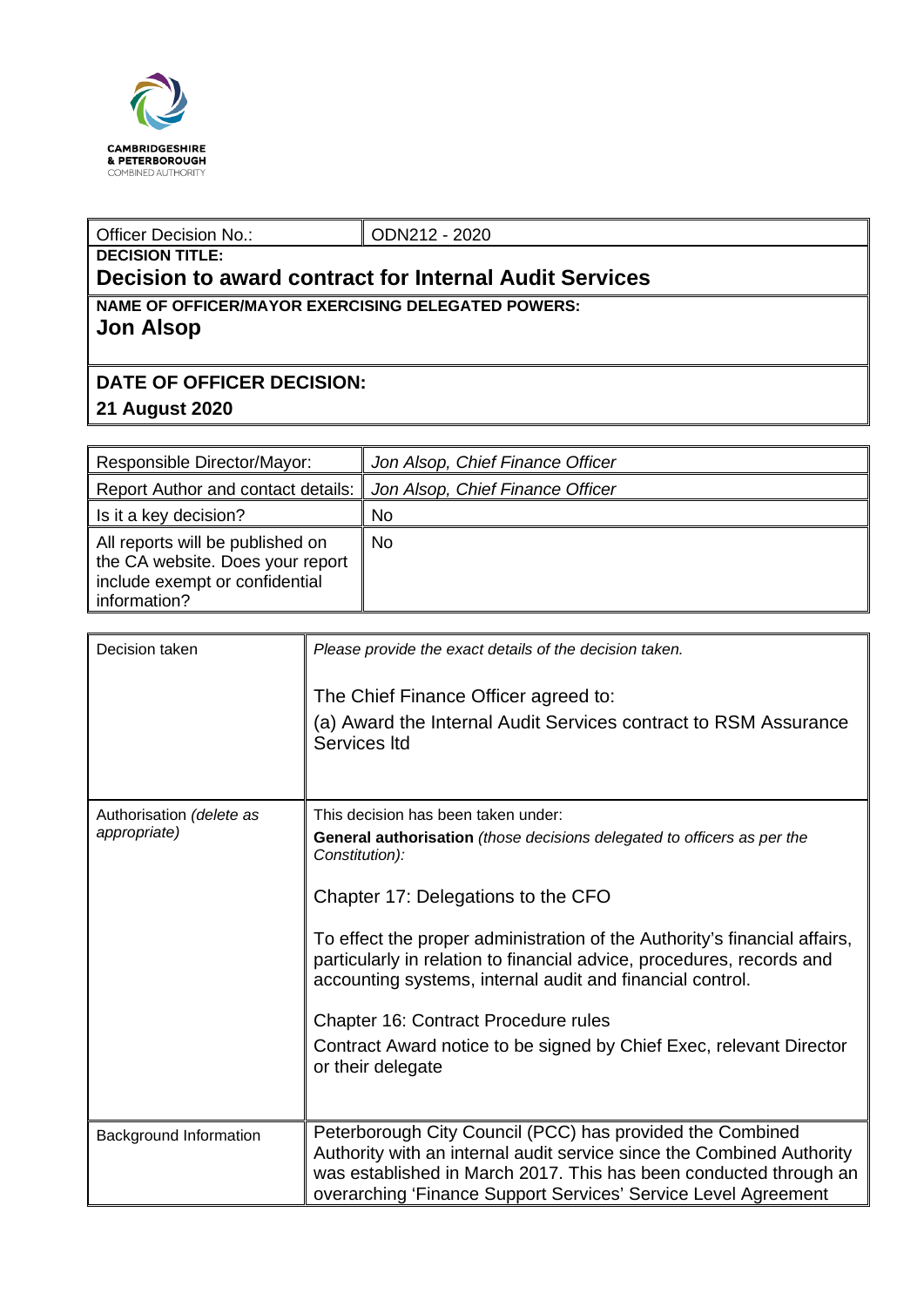

|                                    | between the two organisations.                                                                                                                                                                                                                                                 |
|------------------------------------|--------------------------------------------------------------------------------------------------------------------------------------------------------------------------------------------------------------------------------------------------------------------------------|
|                                    | In November 2019, PCC confirmed that they would no longer be able<br>to provide Treasury and Technical Accountancy Services beyond 31<br>March 2020.                                                                                                                           |
|                                    | All of the services provided under the SLA have been under review<br>and it was considered an appropriate time to conduct a tendering<br>exercise for the future internal audit service.                                                                                       |
|                                    | Following advice from the Procurement Manager, expressions of<br>interest were requested from potential internal audit suppliers<br>through the Crown Commercial Service Management Consultancy<br>Framework (MCF RM3745 lot 3 – Audit) to provide a future service.           |
|                                    | Six organisations expressed an interest, and these were 'invited to<br>tender' through the framework "to provide internal audit services<br>to Cambridgeshire and Peterborough Combined Authority (CPCA)<br>and to act as the authority's Chief Internal Auditor"              |
|                                    | Three organisations provided compliant bids. Each was scored<br>independently by a panel of three, then moderated following<br>presentations by the three bidders. The Chair and the Vice Chair of<br>the Audit and Governance Committee participated in the<br>presentations. |
|                                    | Of the three bidders, RSM Risk Assurance Services obtained the<br>best quality score and were the most competitive on price.                                                                                                                                                   |
| Alternative options<br>considered. | List alternative options considered and rejected and the reasons for rejection.<br>Do not leave this section blank or put 'None'. There is always an alternative<br>even if it is to do nothing.                                                                               |
|                                    | 1. Do nothing.                                                                                                                                                                                                                                                                 |
|                                    | The internal audit function is a critical function to the Combined<br>Authority, that tests the effectiveness of the Authority's systems of<br>governance, risk management and internal control.                                                                               |
|                                    | 2. Continue with current arrangements.                                                                                                                                                                                                                                         |
|                                    | The Combined Authority was keen to test the market in the first<br>instance for an independent internal auditor that was not part of<br>the Constituent Council 'family'.                                                                                                      |
| <b>Financial Implications</b>      | The cost of the service will be dependent on the level of activity<br>required and to the seniority of the audit staff required on<br>assignments.                                                                                                                             |